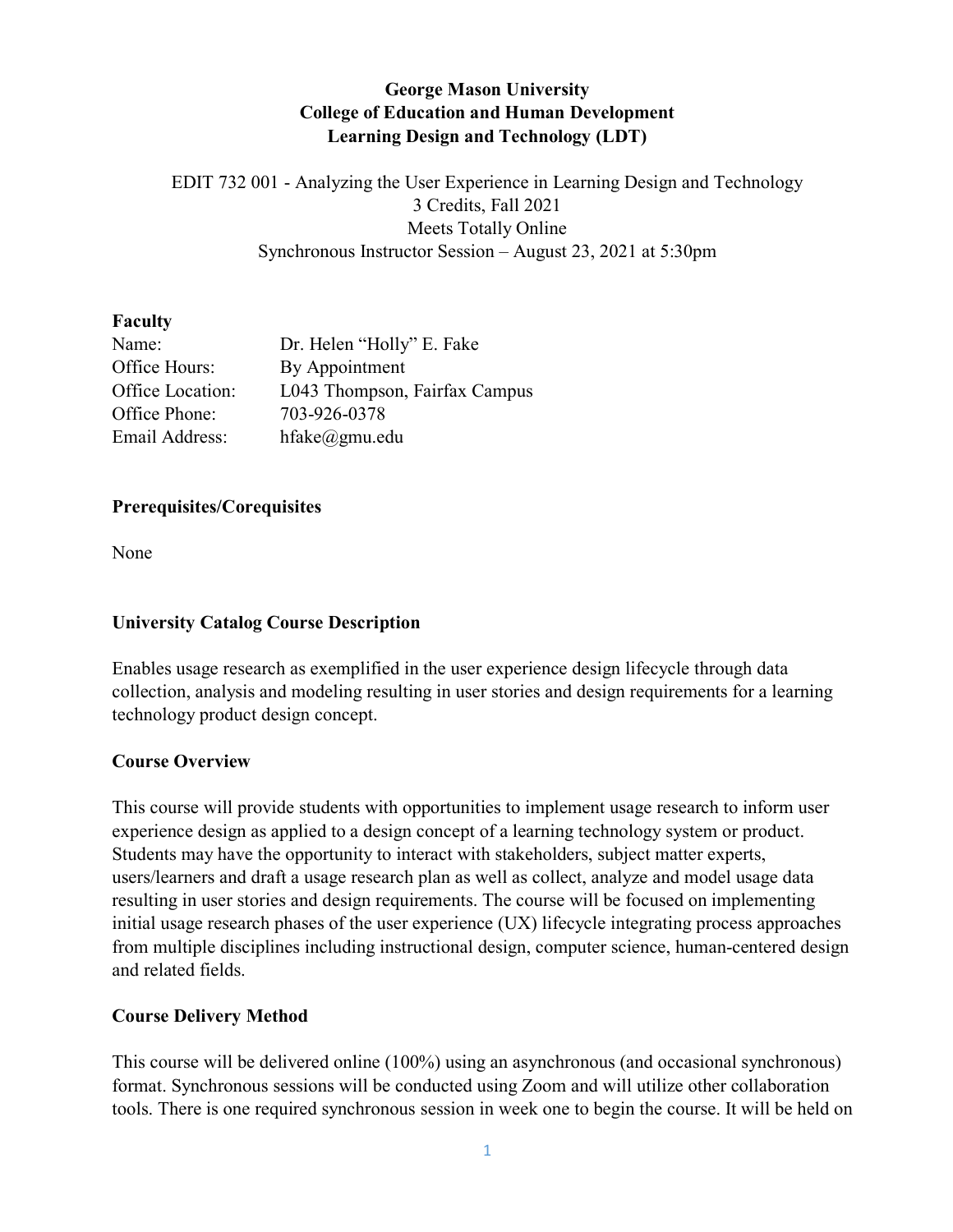the first Monday of the course at 5:30 PM ET. The remaining synchronous sessions are optional. All synchronous session will be recorded.

The course will be delivered via the Blackboard learning management system (LMS) housed in the MyMason portal. The course site will be available on Friday, August 20, 2021.

**Under no circumstances, may candidates/students participate in online class sessions (either by phone or Internet) while operating motor vehicles. Further, as expected in a face-to-face class meeting, such online participation requires undivided attention to course content and communication.**

### *Technical Requirements*

To participate in this course, students will need to satisfy the following technical requirements:

• High-speed Internet access with standard up-to-date browsers. To get a list of Blackboard's supported browsers see: [https://help.blackboard.com/Learn/Student/Getting\\_Started/Browser\\_Support#supported](https://help.blackboard.com/Learn/Student/Getting_Started/Browser_Support#supported-browsers)[browsers](https://help.blackboard.com/Learn/Student/Getting_Started/Browser_Support#supported-browsers)

To get a list of supported operation systems on different devices see: [https://help.blackboard.com/Learn/Student/Getting\\_Started/Browser\\_Support#tested](https://help.blackboard.com/Learn/Student/Getting_Started/Browser_Support#tested-devices-and-operating-systems)[devices-and-operating-systems](https://help.blackboard.com/Learn/Student/Getting_Started/Browser_Support#tested-devices-and-operating-systems)

- Students must maintain consistent and reliable access to their GMU email and Blackboard, as these are the official methods of communication for this course.
- Students may be asked to create logins and passwords on supplemental websites and/or to download trial software to their computer or tablet as part of course requirements.
- The following software plug-ins for PCs and Macs, respectively, are available for free download:
	- $\circ$  Mural Collaboration Software link provided by the instructor. This software will provide the digital design studio workspace for remote collaborative work for this course.<https://www.mural.co/>
	- o FlowMapp UX Design Software link provided for free download. This software (or others) may be used for modeling data into a visual flow representation or persona for this course.<https://www.flowmapp.com/>
	- o Other optional software may be recommended

# *Expectations*

- Course Week: This course is an online course which means it encompasses online sessions which are asynchronous (not in real time) and occasionally synchronous (in real time) as designated by the instructor. or synchronous (in real time) designated by the instructor. Because asynchronous courses do not have a "fixed" meeting day, our week will start on Monday, and finish on Sunday.
- Log-in Frequency: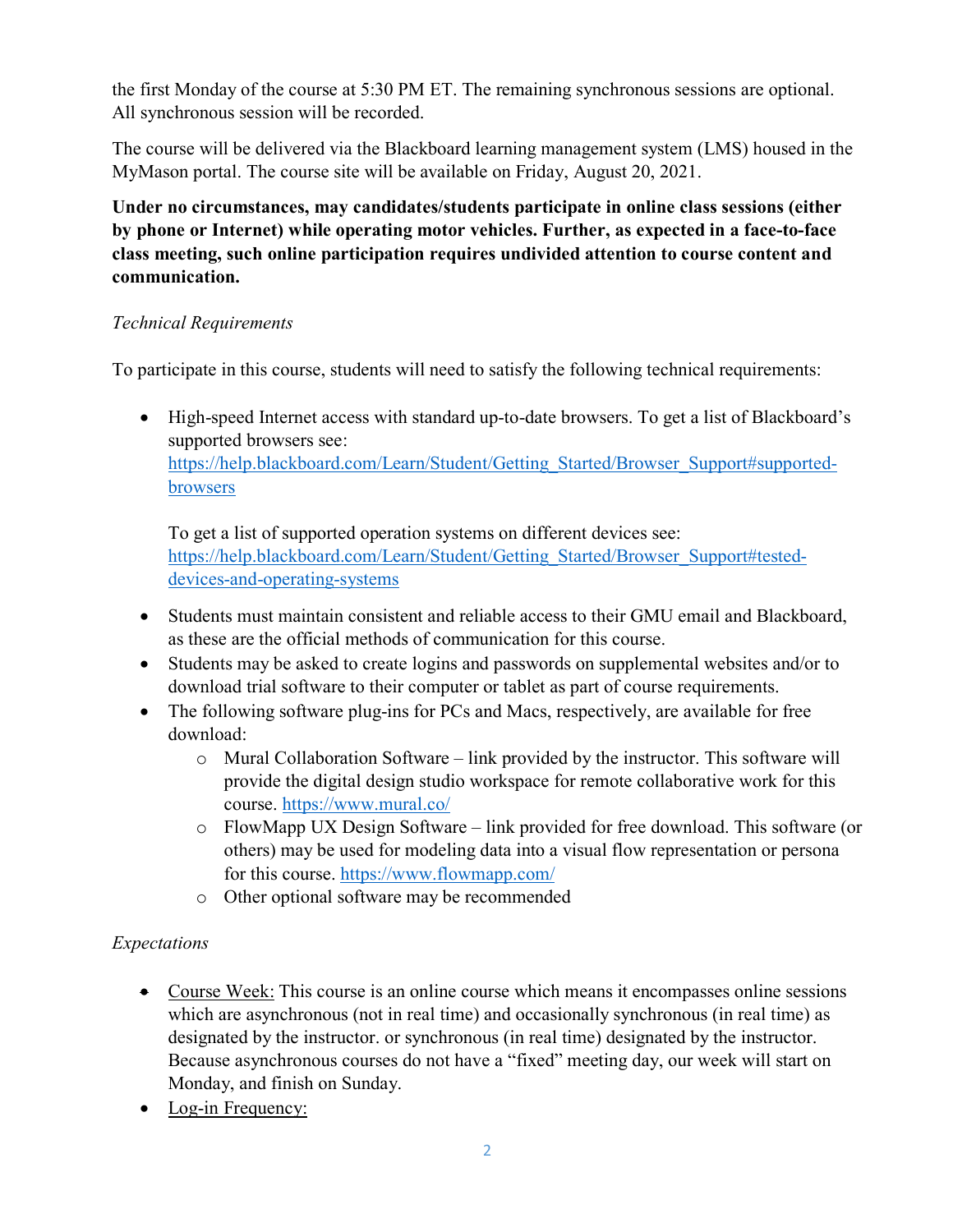Students must actively check the course Blackboard site and their GMU email for communications from the instructor, class discussions, and/or access to course materials at least 3-4 times per week

• Participation:

Students are expected to actively engage in all course activities throughout the semester, which includes viewing all course materials, completing course activities and assignments, and participating in course discussions and group interactions.

• Technical Competence:

Students are expected to demonstrate competence in the use of all course technology. Students who are struggling with technical components of the course are expected to seek assistance from the instructor and/or College or University technical services.

• Technical Issues:

Students should anticipate some technical difficulties during the semester and should, therefore, budget their time accordingly. Late work will not be accepted based on individual technical issues.

• Workload:

Please be aware that this course is **not** self-paced. Students are expected to meet *specific deadlines* and *due dates* listed in the **Class Schedule** section of this syllabus. It is the student's responsibility to keep track of the weekly course schedule of topics, readings, activities and assignments due.

• Instructor Support:

Students may schedule a one-on-one meeting to discuss course requirements, content or other course-related issues. Those unable to come to a Mason campus can meet with the instructor via telephone or web conference. Students should email the instructor to schedule a one-on-one session, including their preferred meeting method and suggested dates/times.

• Netiquette:

The course environment is a collaborative space. Experience shows that even an innocent remark typed in the online environment can be misconstrued. Students must always re-read their responses carefully before posting them, so as others do not consider them as personal offenses. *Be positive in your approach with others and diplomatic in selecting your words*. Remember that you are not competing with classmates, but sharing information and learning from others. All faculty are similarly expected to be respectful in all communications.

• Accommodations: Online learners who require effective accommodations to insure accessibility must be registered with George Mason University Disability Services.

#### **Learner Outcomes or Objectives**

This course is designed to enable students to do the following:

• Experience the usage research process to inform subsequent user experience design applied to a selected project;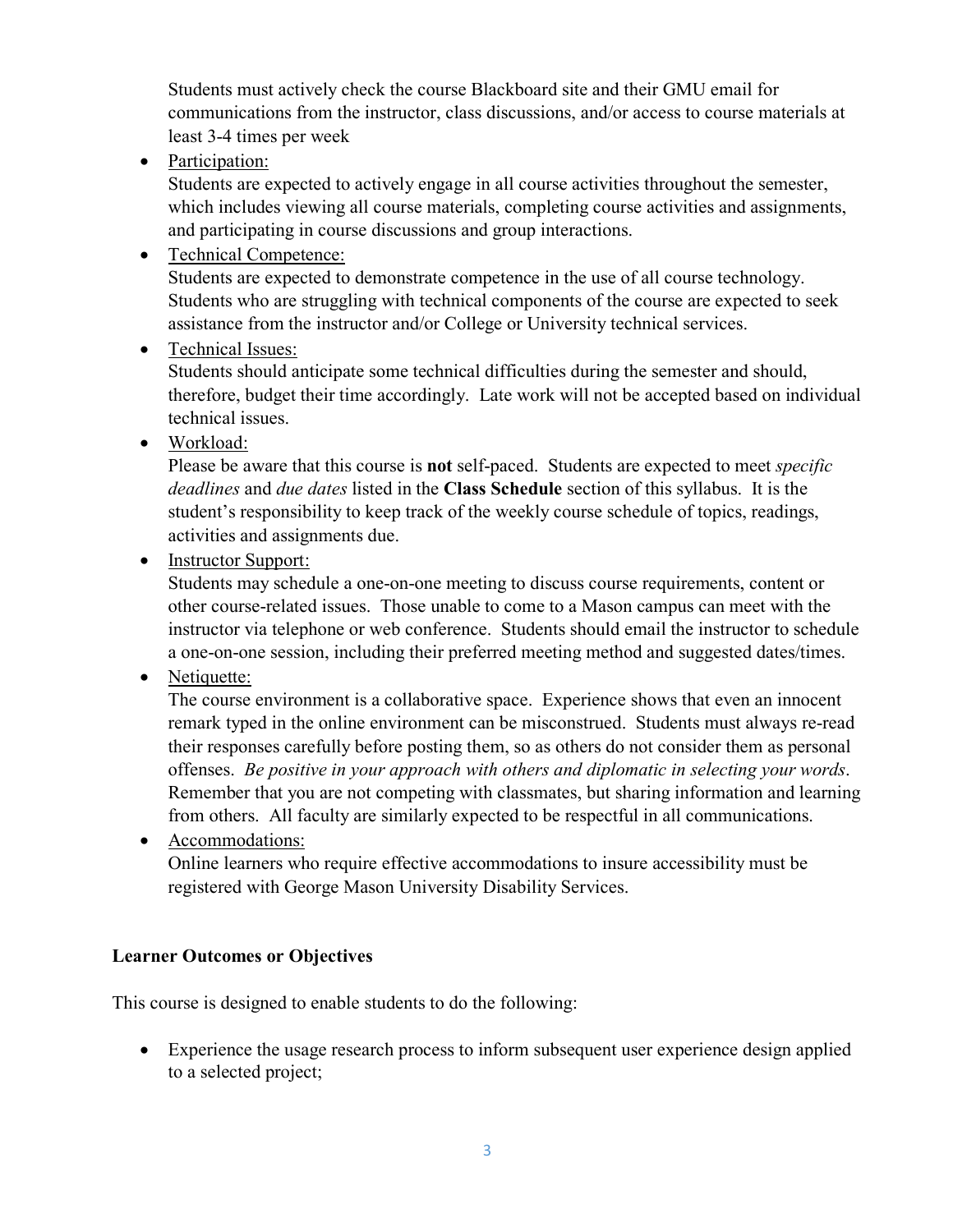- Determine a learning or training-related product initial design concept, stakeholders and users/learner participants
- Plan for usage research data elicitation and analysis
- Apply processes of usage research data elicitation
- Apply processes of usage research data analysis
- Conduct data synthesis to distill the essence from usage research
- Analyze disparate pieces of data from usage research using affinity analysis techniques
- Represent usage research data using data modeling
- Write user stories/design goals and/or requirements for UX design grounded in user needs

### **Professional Standards ((International Board of Standards for Training, Performance and Instruction (**IBSTPI):

Upon completion of this course, students will have met the following professional standards

- 1 Prof Foundations: Communicate effectively in visual, oral and written form.
- 4 Professional Foundation: Apply data collection and analysis skills in instructional design projects
- 7 Planning & Analysis: Identify and describe target population and environmental characteristics
- 8 Planning  $&$  Analysis: Select  $&$  use analysis techniques for determining instructional content

# **Required Texts**

Hartson, R., & Pyla, P. S. (2019). *The UX book: Agile UX design for a quality user experience* (2nd ed.). Morgan Kaufmann. ISBN-13: 978-0128053423 <https://play.google.com/store/books/details?id=RHIGCwAAQBAJ>

Other readings and resources will be provided by your instructor in Blackboard

#### **Course Performance Evaluation**

Students are expected to submit all assignments on time in the manner outlined by the instructor (e.g., Blackboard, , hard copy).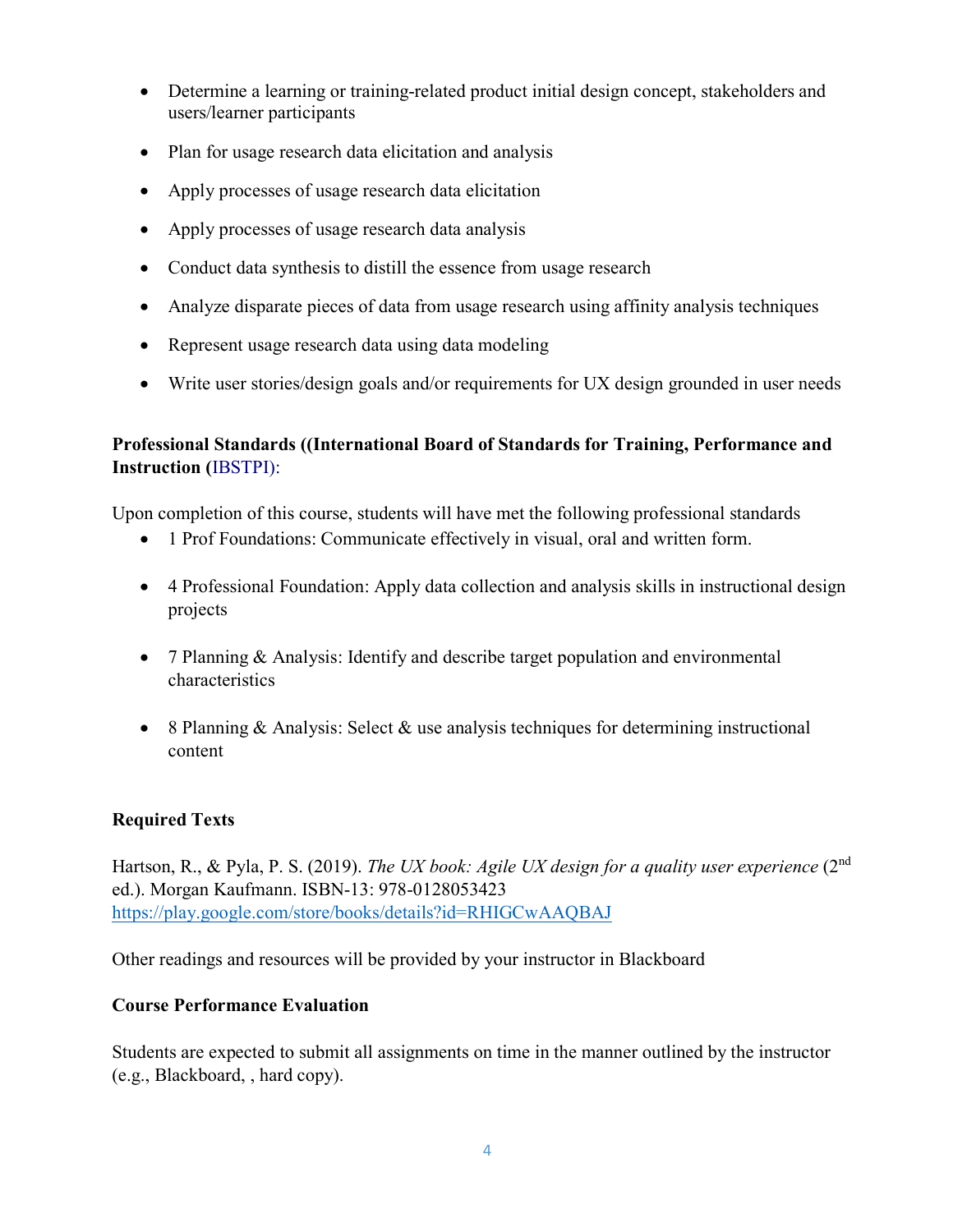Usage Research Process and User Stories/Requirements Project – Performance-Based Assessment (80%)

Deliverable 1: Product concept statement (5%) Deliverable 2: Data elicitation plan for usage research (15%) Deliverable 3: Document, integrate and organize raw data (5%) Deliverable 4: Synthesis and sorting of work activity notes (10%) Deliverable 5: Work Activity Affinity Diagram (WAAD) (20%) Deliverable 6: Usage Research Models (20%) Deliverable 7: User Stories and Requirements (15%) Deliverable 8: Usage Research Process and User Stories/Requirements Presentation  $(10\%)$ 

Participation (20%) – Includes elements such as: Remote (synchronous or asynchronous) Team Collaboration and Leadership, Team Ways of Working Agreements, Online Asynchronous Discussions, Individual Activities, Self and Peer Feedback/Evaluation.

• **Assignments and/or Examinations**

# **Usage Research Process and User Stories/Requirements Project – Performance-Based Assessment (80%):**

# **DELIVERABLE 1 – Produce Concept Statement - DUE AUGUST 29TH**

The project team will a product concept statement to reflect their selected topic, users/learners and problem context for their usage research and UX design. The product concept statement will describe the participants or users who will be engaged in the usage research process as part of the user experience lifecycle. The product concept statement will also reflect how the intended UX design problem and context connects to principles of instructional design or a learning or training need. The product concept statement will be submitted in Blackboard. The product concept statement will be written in future tense, in approximately 150 words describing the product vision including the following elements:

- Product/system name
- Description of users or learners
- Description of how these users or learners will use it
- Description of what problem(s) the system will solve
- **Description of the major attractions or distinguishing features of the product**
- Articulation of the design vision and emotional impact goals describing the experience the product or system will provide to the users or learners
- Articulation of connection to principles in instructional design (e.g. learning or training need)

### **DELIVERABLE 2 – Data elicitation plan for usage research – DUE SEPTEMBER 5TH**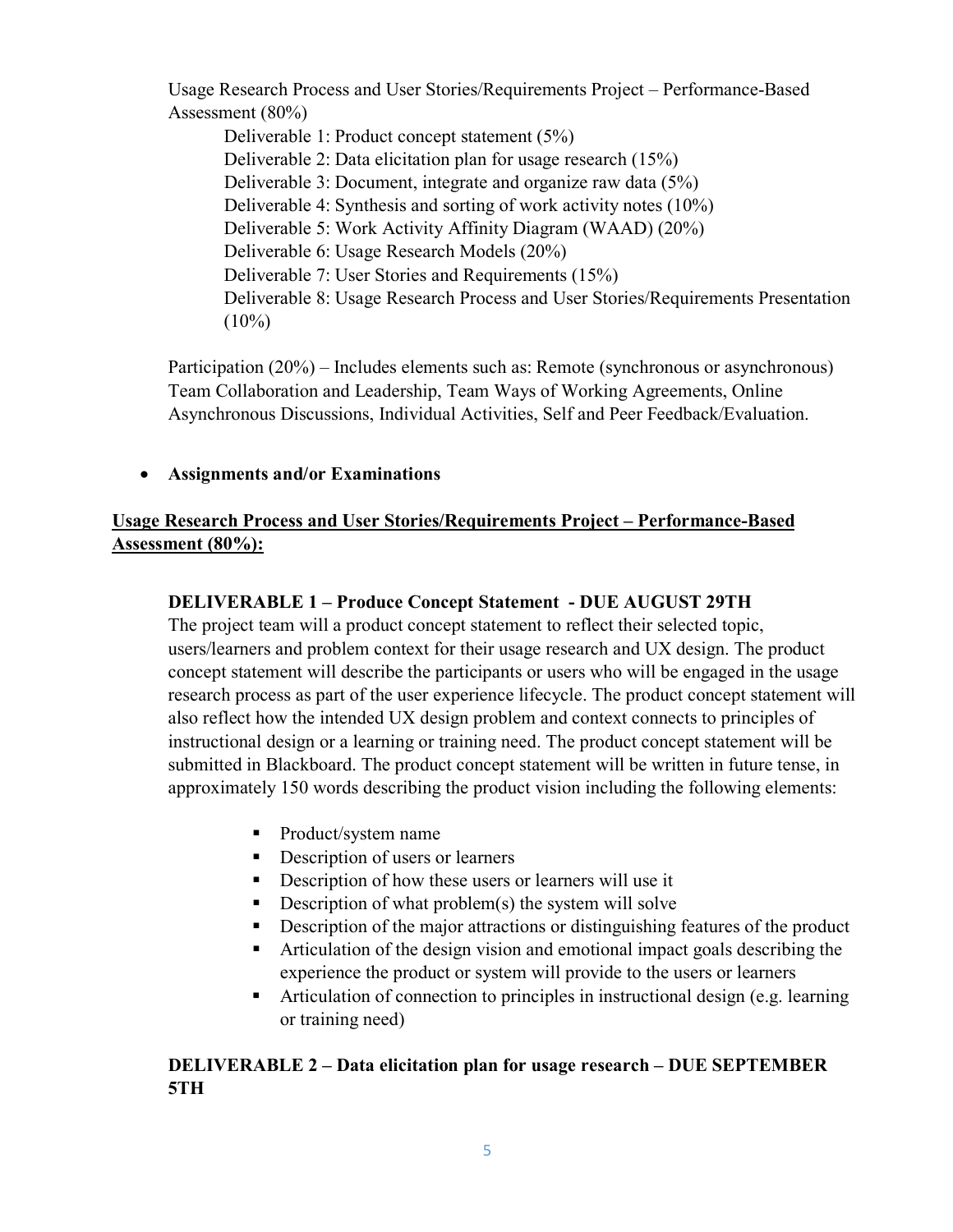The project team will draft a data elicitation plan for usage research to prepare to collect data from the representative users or learners who may use your product or system. This plan should include determining data sources and methods to potentially include observation (if feasible) and interviewing, among other methods to understand user/learner needs. This plan will be submitted as a PowerPoint briefing of 8-10 slides in Blackboard. The plan will include and describe:

- Usage research questions and strategy to rapidly learn about the product, system or context
- **Participants and recruitment plan with work roles of users/learners and** characteristics
- Remote, in-person or hybrid approach for observation/interview data collection
- Strategy for eliciting and capturing observation/interview data aligned with usage research methods
- Strategy for maintaining connections to data sources and storing raw data
- **Team member responsibilities**

# **DELIVERABLE 3 – Document, integrate and organize raw data – DUE SEPTEMBER 12TH**

The project team will bring together the collected raw data into the design studio space in Mural software to begin to document, integrate and organize the data. All raw data sources will be represented in digital post-it form in the remote design studio space using Mural collaborative software. This deliverable will be submitted in Blackboard as an exported PDF Mural document reflecting the team's collection, integration and initial organization of the raw data.

### **DELIVERABLE 4 - Synthesis and sorting of work activity notes – DUE SEPTEMBER 19TH**

The project team will begin to analyze the collected raw data by synthesizing work activity notes. Teams will make sense of the data by transforming raw data notes into concise, elemental, modular and brief statements reflecting one concept, idea, fact or topic remaining true to the user or learner's intentions. Each work activity note will be tagged with a source ID and sorted into inferred categories of: 1) inputs to user stories or requirements; 2) inputs to data models and; 3) inputs to the work activity affinity diagram (WAAD). This deliverable will be submitted in Blackboard as an exported PDF Mural document reflecting the team's synthesis and sorting of the work activity notes.

### **DELIVERABLE 5 – Work Activity Affinity Diagram (WAAD) – DUE SEPTEMBER 26TH**

The project team will continue usage research analysis by constructing a work activity affinity diagram or a WAAD with the generated work activity notes as well as potentially generate additional notes/groupings as the WAAD(s) develops. This affinity diagramming activity is a hierarchical bottom-up technique for organizing and visualizing disparate pieces of data with similarities and emergent themes to generate new insights into user needs for requirements and ultimately, design. This deliverable will be submitted in Blackboard as an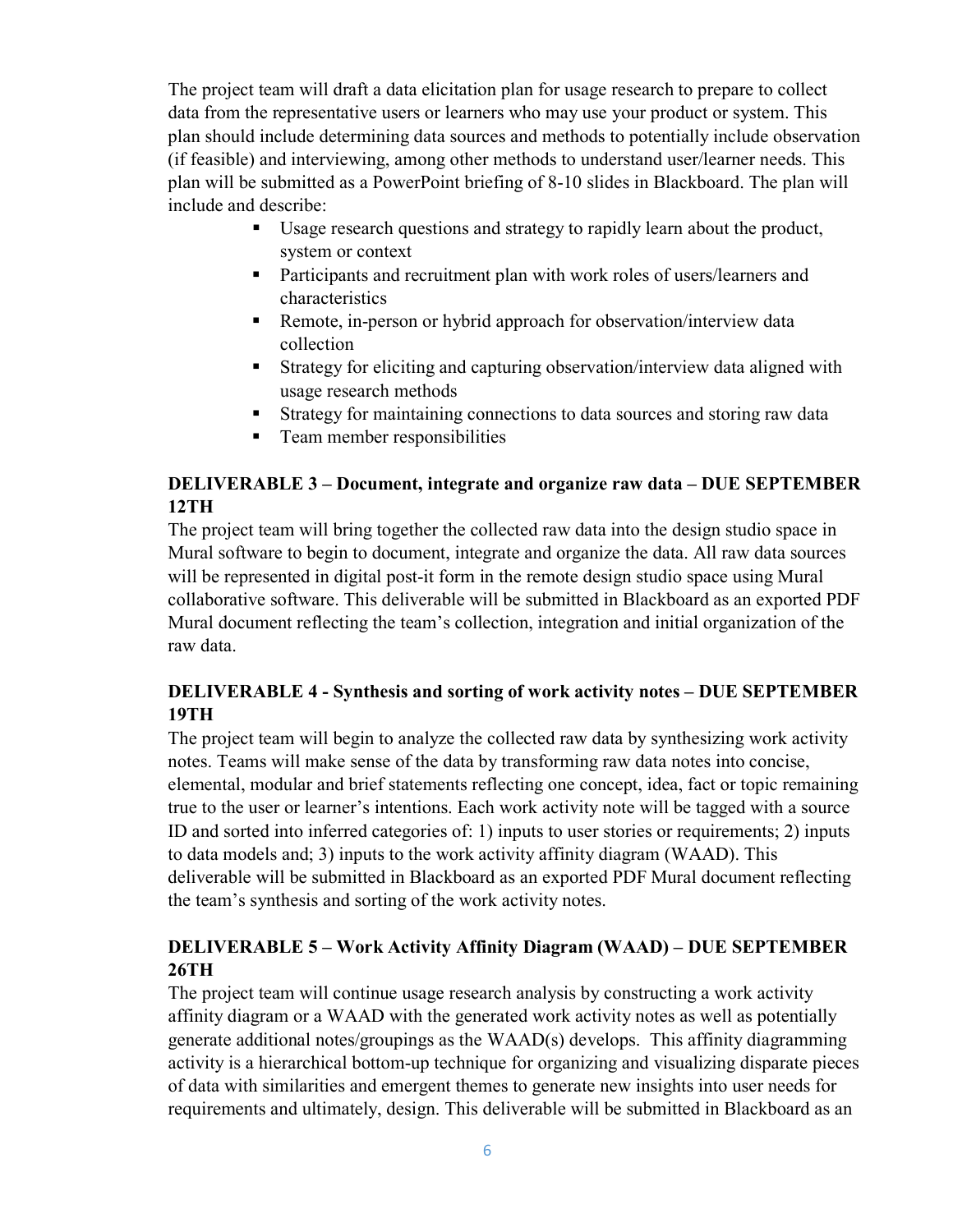exported PDF Mural document reflecting the team's building of the WAAD with topic labels that identify sensemaking and logical groups of notes with labeled emergent themes.

#### **DELIVERABLE 6 – Usage Research Models – DUE OCTOBER 3RD**

The project team will leverage usage research data analysis to inform and generate at least two usage research models described in the text to provide different perspectives on the work practice to inform user needs, requirements and ultimately design. Selecting two kinds of models that might be appropriate for the data, the team will generate varied representations of the data to reconceptualize and reframe relationships and flow among information and artifacts in the identified system. These models will be generated in graphical representation software (such as FlowMapp) and submitted in Blackboard as an exported PNG or JPG image file.

#### **DELIVERABLE 7 - User Stories and Requirements – DUE OCTOBER 10TH**

The project team will review the usage research analysis, WAAD and usage research models to codify the discovered wants and needs of the users/learners as input into the prototype design of the identified product or system (design accomplished in the follow-on course). These design needs will be written as user stories or design goals and/or requirements. Requirements as design goals will be written to inform what users/learners need to support their learning or work. User stories will arise out of usage research data grounded in problems users have had with the existing system or generated new ideas for design through usage data analysis. The user stories will be written as the desired capabilities of small-scope requirements or smallest unit of work that benefits the end user in the user/learner's voice. These user stories or requirements will ultimately inform the minimum viable product (MVP) or prototype and provide freedom to interpret how the design should achieve these goals in the follow-on course. This is a Performance-Based Assessment or PBA for this course and will require submission and prioritization of these codified UX design requirements grounded in usage research data analysis and modeling. This deliverable will be submitted in Blackboard as a PowerPoint slide(s).

### **DELIVERABLE 8 – Usage Research Process and User Stories/Requirements Presentation – DUE OCTOBER 13TH**

The project team will collaborate to narrate an informative presentation (maximum length 10 minutes) that provides an overview to describe their usage research process and resulting user stories/requirements. Each team member will participate to narrate part of the presentation which may be a captured zoom presentation or narrated PowerPoint or other form of recorded asynchronous presentation. This deliverable will be submitted in Blackboard as a narrated and uploaded team presentation.

### **Participation (20%)** – **Includes elements such as: Remote (synchronous or asynchronous) Team Collaboration and Leadership, Team Agreements Online Asynchronous Discussions, Individual Activities, Self and Peer Feedback/Evaluation.**

Given the intensity of this course, regular participation is crucial. You will have assignments and activities throughout the course to help you learn the UX research or usage research process and facilitate the completion of your project deliverables.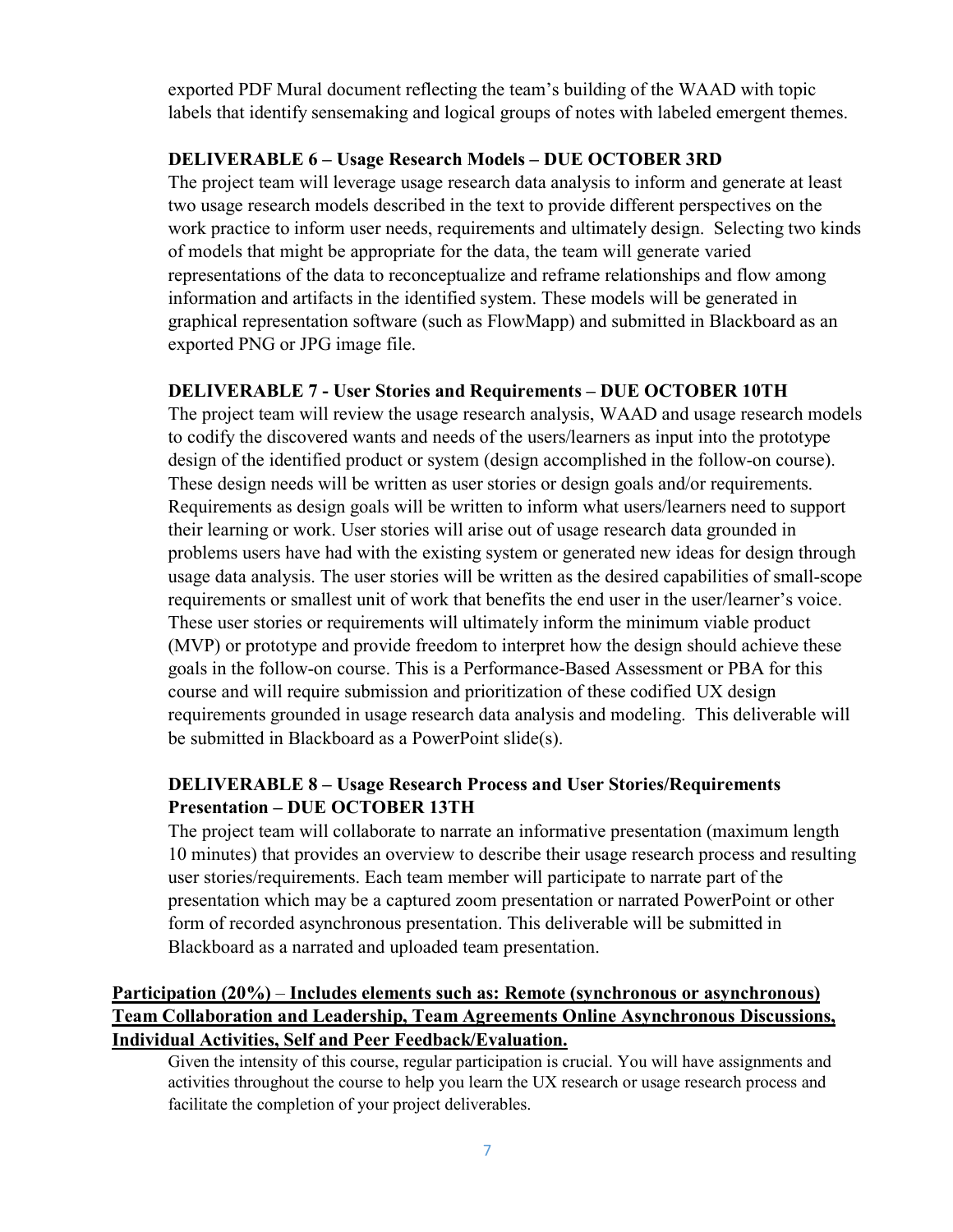This course typically requires intensive team-based interaction which will be introduced in the first synchronous session with an overview of team formation; brainstorming, as well as pitching and selecting a project direction; determining a target audience; and beginning to draft a project product concept statement. This initial session sets the pace for the course and provides a foundation for your success. Getting teams established quickly is critical, so the first synchronous session in week 1 at the start of the course is required.

Throughout the course, you are also expected to meet regularly with your team. It is recommended that you meet at least once a week and that you collectively find time to work synchronously as many of the UX research cycles and design thinking activities are easier to complete in a synchronous format.

These iterative UX research cycles will incorporate collecting data from potential users/learners and their context to extract product requirements that will form the basis for design and evaluation cycles. This course focuses entirely on the process of understanding the needs of users and using this information to design effective solutions; a process that is critical to effective UX/ISD design.

As you work through these UX research cycles, you should also expect to hold synchronous meetings to interact with users/learners/target audience/stakeholders and potentially collect and analyze user data to formulate design requirements.

Students who do not participate or contribute will receive zero points in the applicable area.

#### • **Course Questions/Instructor Availability**

Any course questions should be posted to the course question section on Blackboard for all class participants to view and benefit from the collaborative responses. The instructor will typically respond to the majority of questions/concerns on the day of the class allocated to that particular topic and remaining responses will likely occur periodically on Monday through Thursday.

**Please note:** Response to questions/concerns posted on Friday through Sunday will typically require some additional turn-around time.

#### • **Grading**

Your final grade will be based on the following scale:

A=94%-100%  $A=90\% - 93\%$ B+=86%-89% B=83%-85% B-=80%-82% C=70%-79%  $F = 70%$ 

#### **Professional Dispositions**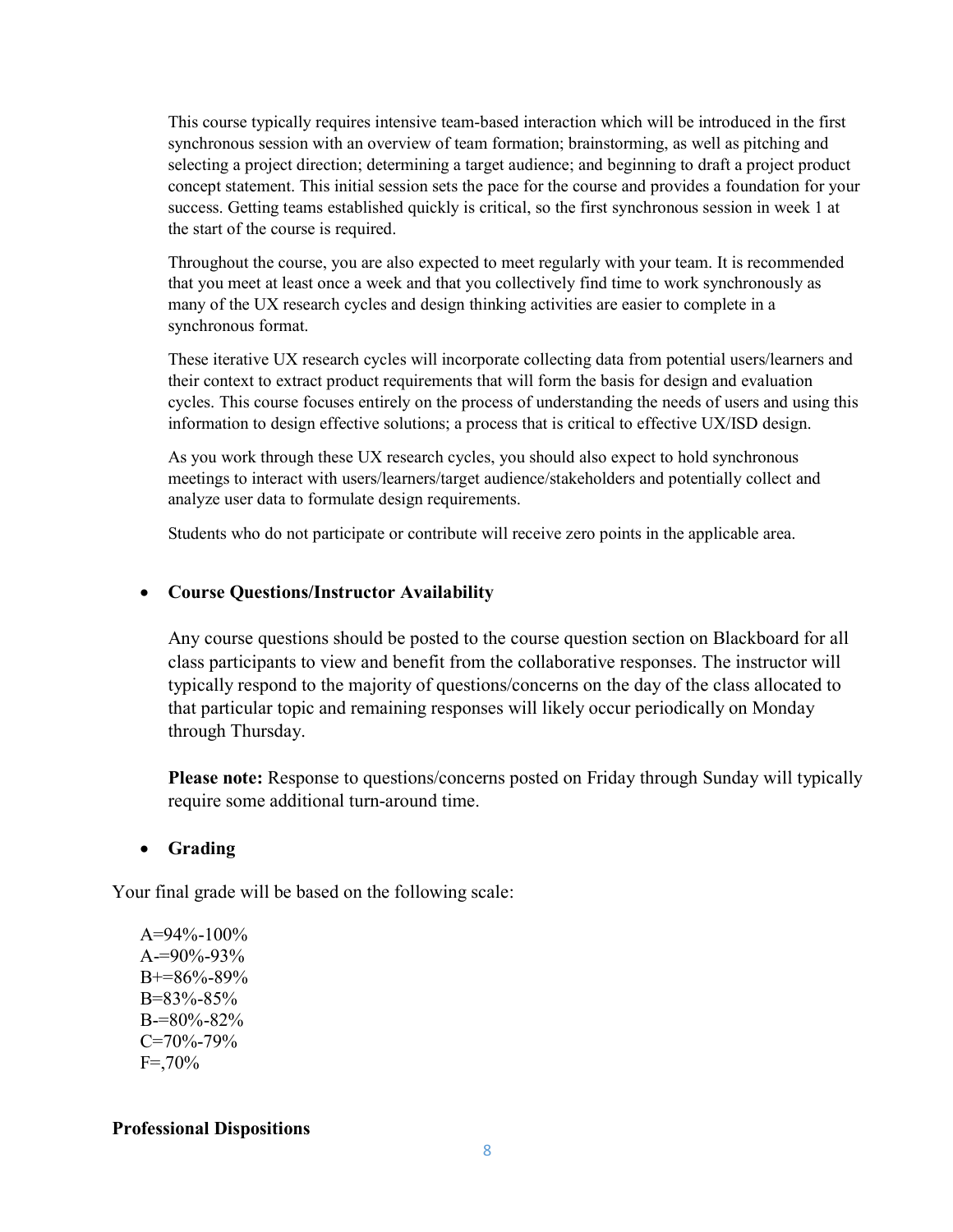See <https://cehd.gmu.edu/students/polices-procedures/>

# **Class Schedule**

| Week                                      | <b>Topics</b>                                                                   | <b>Assignments</b>                                                                                                                                                           |
|-------------------------------------------|---------------------------------------------------------------------------------|------------------------------------------------------------------------------------------------------------------------------------------------------------------------------|
| Week 1<br>Starts Monday,                  | Introduction to User Experience<br>(UX) Design and Usage<br>Research            | <b>Prepare for the Mandatory</b><br><b>Synchronous Session.</b>                                                                                                              |
| August 23rd                               | The UX Book 2 - Chapters 1, 2,                                                  | Review W1 Checklist for details.                                                                                                                                             |
|                                           | and 5                                                                           | Attend the Mandatory Synchronous<br>Session on Monday evening. Check                                                                                                         |
|                                           | W1 Lecture Video 1: Defining<br><b>UX</b>                                       | announcements for details.                                                                                                                                                   |
|                                           | W1 Lecture Video 2: Usage<br>Research                                           | After the synchronous session:<br><b>Enroll in your group</b>                                                                                                                |
|                                           | W1 Expert Discussion Video:<br>Intersecting UX Design and<br><b>ISD</b>         | W1 Discussion - Integrating UX,<br>LX ISD, and Design Thinking -<br>Make at least one original post<br>by 11:59 PM, Thursday, August<br>26th respond to at least two of your |
|                                           | W1 Content Slider: Learner<br><b>Experience Design</b>                          | peers' posts by 11:55 PM, Sunday,<br><b>August 29th</b>                                                                                                                      |
|                                           | Additional reading/resources<br>located in the W1 Learning<br>Materials folder. | <b>Week 1 Activity - Individual: Team</b><br><b>Member User Manual - to be</b><br>completed by 11:59 PM, Sunday,<br><b>August 29th</b>                                       |
|                                           |                                                                                 | <b>Week 1 Activity - Team: Ways of</b><br>Working - to be completed by 11:59<br>PM, Sunday, August 29th                                                                      |
|                                           |                                                                                 | <b>Week 1 Assignment - Team</b><br><b>Project: Product Concept</b><br><b>Statement</b> - to be completed<br>by 11:59 PM, Sunday, August 29th                                 |
| Week 2                                    | <b>Usage Data Elicitation</b>                                                   | <b>Week 2 Discussion - Project</b>                                                                                                                                           |
| Starts Monday,<br>August 30 <sup>th</sup> | The UX Book 2 - Chapters 5, 7<br>(6 optional)                                   | <b>Concept Statement Peer</b><br><b>Discussion - Make at least one</b><br>original post by 11:59 PM,<br>Thursday, September 2nd respond                                      |
|                                           | W2 Lecture Video: Usage<br><b>Research Data Elicitation</b>                     | to at least two of your peers' posts<br>by 11:55 PM, Sunday, September<br>5th                                                                                                |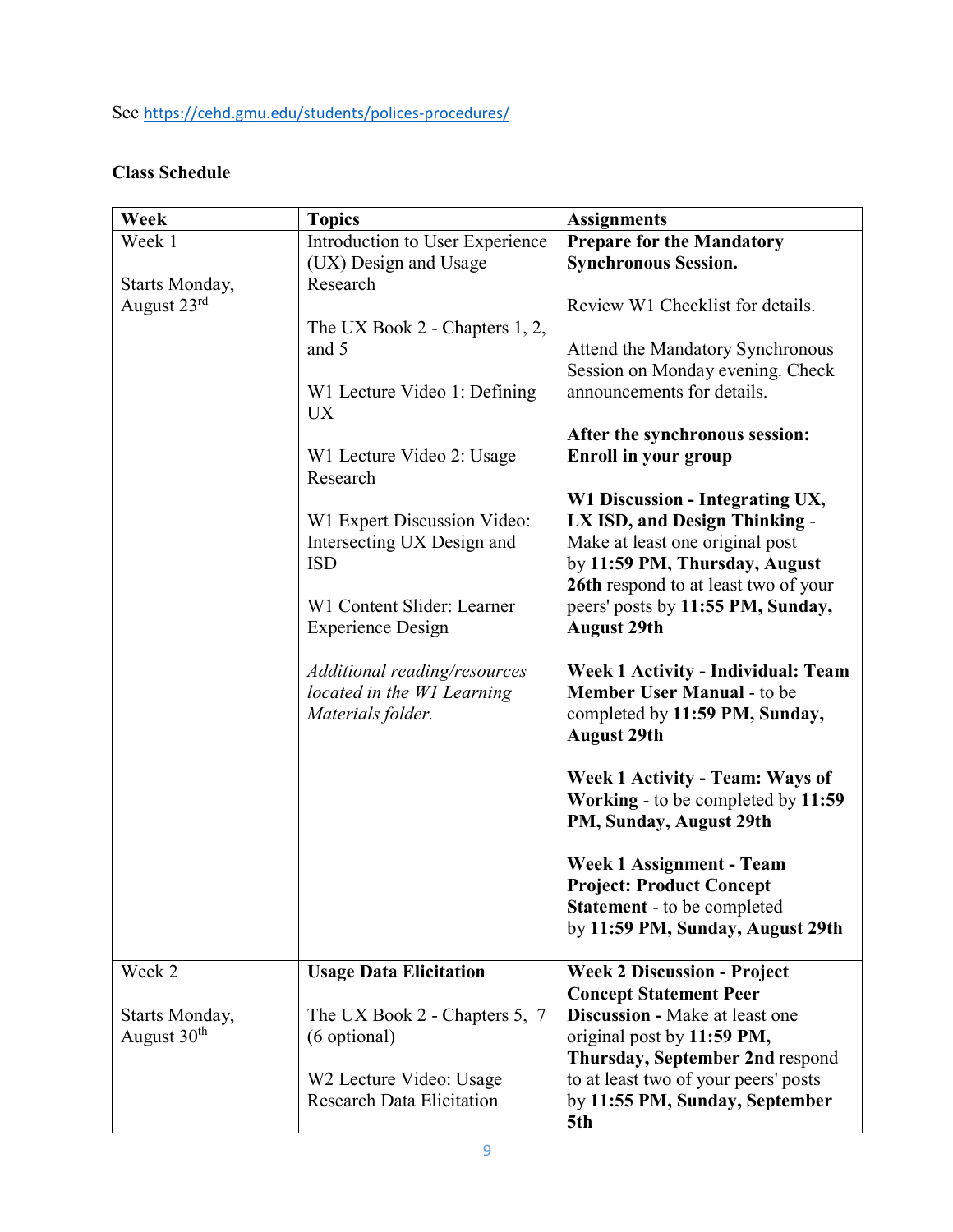|                                              | Additional reading/resources<br>located in the W1 Learning<br>Materials folder. | <b>Week 2 Assignment - Team</b><br><b>Project: Data Elicitation Plan</b><br><b>PowerPoint Presentation - to be</b><br>completed by 11:59 PM, Sunday,<br><b>September 5th</b> |
|----------------------------------------------|---------------------------------------------------------------------------------|------------------------------------------------------------------------------------------------------------------------------------------------------------------------------|
| Week 3                                       | <b>Usage Research Data Analysis</b>                                             | <b>Week 3 Activity 1 - Analyzing</b><br>Work Practice - to be completed                                                                                                      |
| Starts Monday,<br>September 6 <sup>th</sup>  | The UX Book 2 - Chapter 8                                                       | by 11:59 PM, Sunday, September<br>12 <sub>th</sub>                                                                                                                           |
|                                              | Additional reading/resources<br>located in the W1 Learning<br>Materials folder. | <b>Week 3 Activity 2 - Analyzing</b><br>Interview Data - to be completed<br>by 11:59 PM, Sunday, September<br>12 <sub>th</sub>                                               |
|                                              |                                                                                 | <b>Week 3 Assignment - Team</b><br><b>Project: Gather Raw Data</b>                                                                                                           |
| Week 4<br>Starts Monday,                     | <b>Usage Research Data Analysis</b><br>and Synthesis                            | <b>Week 4 Assignment - Team</b><br>Project: Raw Data - to be completed<br>by 11:59 PM, Sunday, September                                                                     |
| September $13th$                             | The UX Book 2 - Chapter 9                                                       | 19 <sub>th</sub>                                                                                                                                                             |
|                                              | W4 Lecture Video: Usage<br><b>Research Data Analysis</b>                        | <b>Week 4 Assignment - Team</b><br><b>Project: Work Activity Notes - to</b><br>be completed by 11:59 PM, Sunday,                                                             |
|                                              | W4 Example Video:<br>Developing a WAAD                                          | September 19th                                                                                                                                                               |
|                                              | Additional reading/resources<br>located in the W1 Learning<br>Materials folder. |                                                                                                                                                                              |
| Week 5                                       | <b>Usage Research Data</b><br><b>Modeling Part 1</b>                            | <b>Week 5 Discussion - Project Model</b><br><b>Selections - Make at least one</b>                                                                                            |
| Starts Monday,<br>September 20 <sup>th</sup> | The UX Book 2 - Chapter 9                                                       | original post by 11:59 PM,<br>Thursday, September 23rd respond<br>to at least two of your peers' posts                                                                       |
|                                              | W5 Lecture Video: Usage<br><b>Research Modeling Part 1</b>                      | by 11:55 PM, Sunday, September<br>26 <sub>th</sub>                                                                                                                           |
|                                              | W5 Example Video:<br>Developing Usage Research<br>Models                        | <b>Week 5 Assignment - Team</b><br>Project: WAAD - to be completed<br>by 11:59 PM, Sunday, September<br>26 <sub>th</sub>                                                     |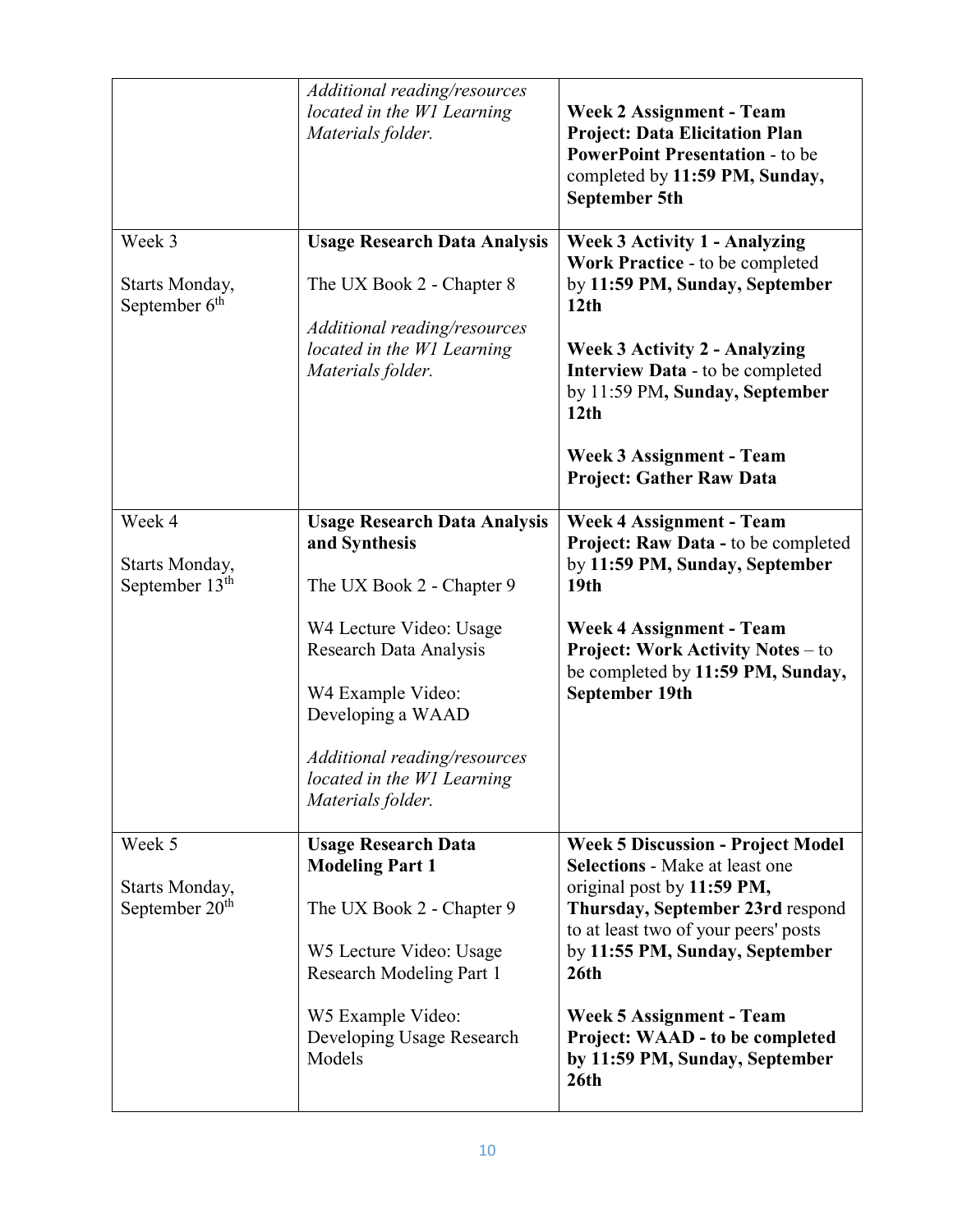|                                                        | Additional reading/resources<br>located in the W1 Learning<br>Materials folder.                                                                                                                                                        |                                                                                                                                                                                                                                                                                                                                                |
|--------------------------------------------------------|----------------------------------------------------------------------------------------------------------------------------------------------------------------------------------------------------------------------------------------|------------------------------------------------------------------------------------------------------------------------------------------------------------------------------------------------------------------------------------------------------------------------------------------------------------------------------------------------|
| Week 6<br>Starts Monday,<br>September 27 <sup>th</sup> | <b>Usage Research Data</b><br><b>Modeling Part 2</b><br>The UX Book 2 - Chapter 10<br>W6 Lecture Video: Usage<br><b>Research Modeling Part 2</b><br>Additional reading/resources<br>located in the W1 Learning<br>Materials folder.    | <b>Week 6 Discussion - Inclusive</b><br>Design - Make at least one original<br>post by 11:59 PM, Thursday,<br>September 30th respond to at least<br>two of your peers' posts by 11:55<br>PM, Sunday, October 3rd<br>Week 6 Assignment - Team<br>Project: Usage Research Models -<br>to be completed by 11:59 PM,<br><b>Sunday, October 3rd</b> |
| Week 7<br>Starts Monday,<br>October 4 <sup>th</sup>    | <b>UX Design Requirements and</b><br><b>User Stories</b><br>The UX Book 2 - Chapter 11<br>W7 Lecture Video: User Storied<br>and Design Requirements<br>Additional reading/resources<br>located in the W1 Learning<br>Materials folder. | <b>Week 7 Assignment - Team</b><br><b>Project: User Stories and Design</b><br><b>Requirements</b> - to be completed<br>by 11:59 PM, Sunday, October 10th                                                                                                                                                                                       |
| Week 8<br>Starts Monday,<br>October 11th               | <b>Results from Usage Research:</b><br><b>Understanding Needs</b><br>The UX Book 2 - No textbook<br>reading<br>Additional reading/resources<br>located in the W1 Learning<br>Materials folder.                                         | <b>Week 8 Assignment - Team</b><br>Project: Presentation - to be<br>completed by 11:59 PM,<br><b>Wednesday, October 13th</b><br><b>Week 8 Assignment - Teammate</b><br>Peer Evaluation - to be completed<br>by 11:59 PM, Wednesday, October<br>13 <sub>th</sub><br>Please complete the Course<br>Evaluation!                                   |

**Note:** Faculty reserves the right to alter the schedule as necessary, with notification to students.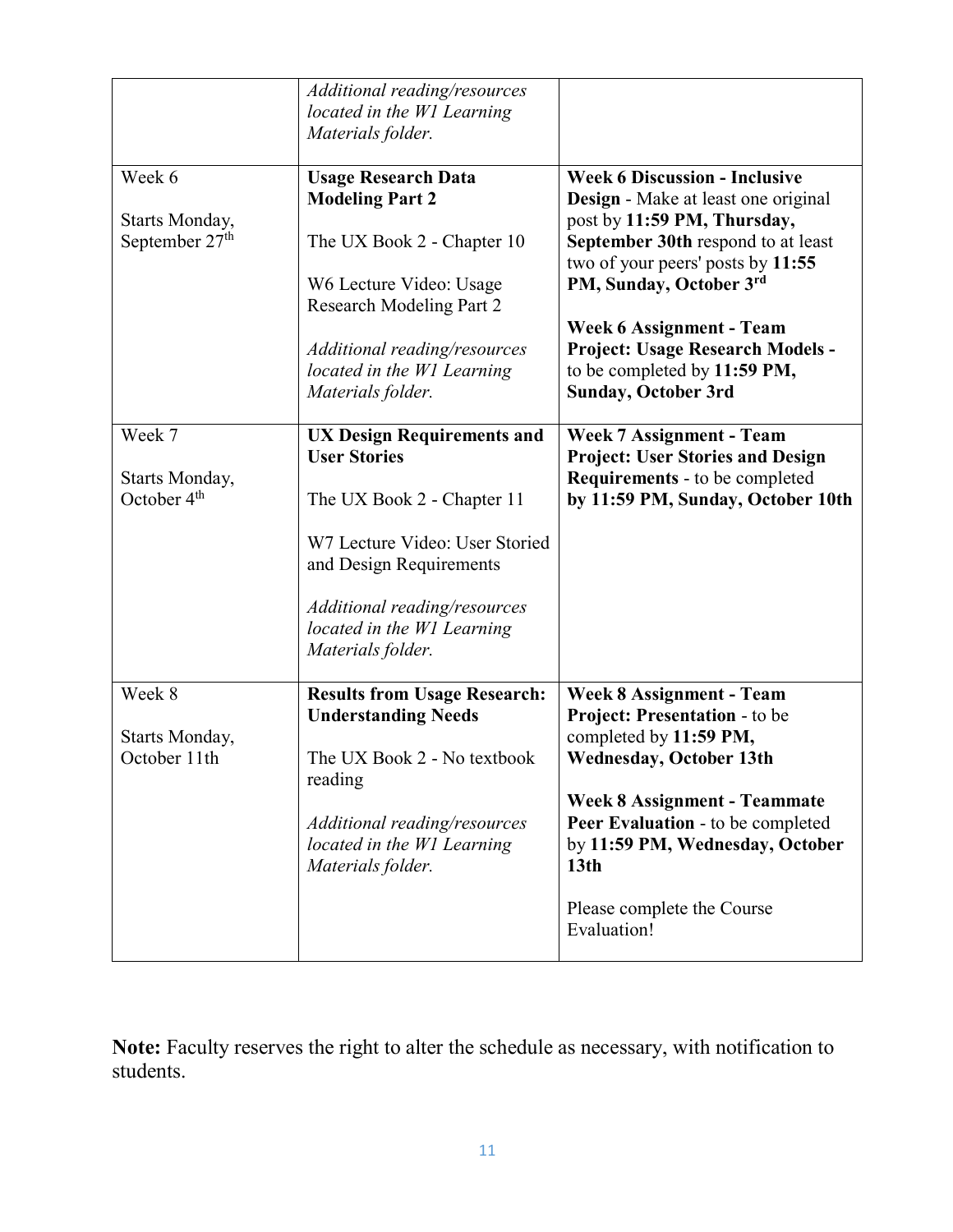### **Core Values Commitment**

The College of Education and Human Development is committed to collaboration, ethical leadership, innovation, research-based practice, and social justice. Students are expected to adhere to these principles: [http://cehd.gmu.edu/values/.](http://cehd.gmu.edu/values/)

### **GMU Policies and Resources for Students**

#### *Policies*

- Students must adhere to the guidelines of the Mason Honor Code (see <https://catalog.gmu.edu/policies/honor-code-system/>).
- Students must follow the university policy for Responsible Use of Computing (see [https://universitypolicy.gmu.edu/policies/responsible-use-of-computing/\)](https://universitypolicy.gmu.edu/policies/responsible-use-of-computing/).
- Students are responsible for the content of university communications sent to their Mason email account and are required to activate their account and check it regularly. All communication from the university, college, school, and program will be sent to students **solely** through their Mason email account.
- Students with disabilities who seek accommodations in a course must be registered with George Mason University Disability Services. Approved accommodations will begin at the time the written letter from Disability Services is received by the instructor (see <https://ds.gmu.edu/>).
- Students must silence all sound emitting devices during class unless otherwise authorized by the instructor.

#### *Campus Resources*

- Support for submission of assignments to Tk20 should be directed to  $tk20$ help $@gmu$ edu or [https://cehd.gmu.edu/aero/tk20.](https://cehd.gmu.edu/aero/tk20) Questions or concerns regarding use of Blackboard should be directed to [https://its.gmu.edu/knowledge-base/blackboard-instructional-technology](https://its.gmu.edu/knowledge-base/blackboard-instructional-technology-support-for-students/)[support-for-students/.](https://its.gmu.edu/knowledge-base/blackboard-instructional-technology-support-for-students/)
- For information on student support resources on campus, see <https://ctfe.gmu.edu/teaching/student-support-resources-on-campus>

#### **Notice of mandatory reporting of sexual assault, interpersonal violence, and stalking:**

As a faculty member, I am designated as a "Responsible Employee," and must report all disclosures of sexual assault, interpersonal violence, and stalking to Mason's Title IX Coordinator per University Policy 1202. If you wish to speak with someone confidentially, please contact one of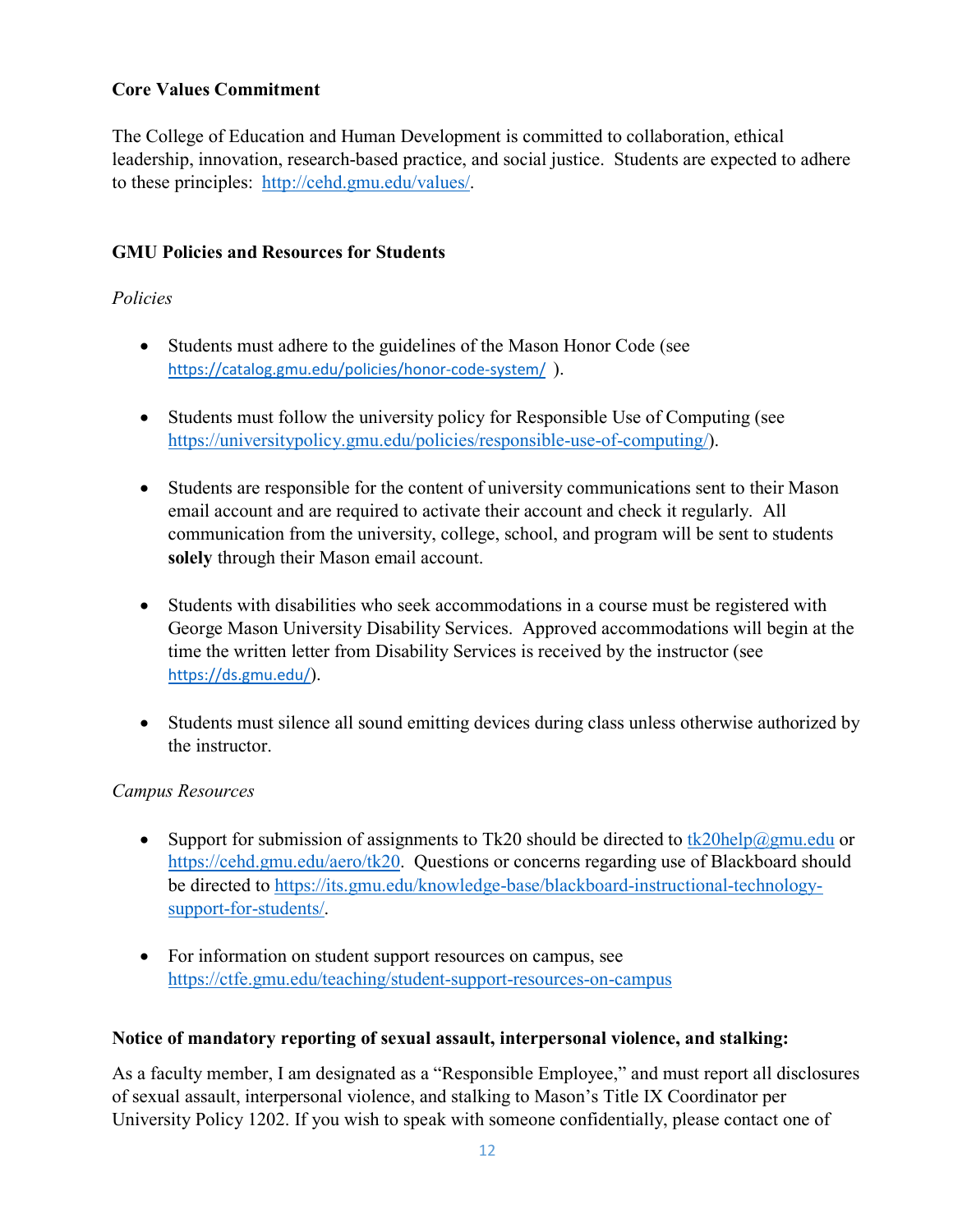Mason's confidential resources, such as Student Support and Advocacy Center (SSAC) at 703-380- 1434 or Counseling and Psychological Services (CAPS) at 703-993-2380. You may also seek assistance from Mason's Title IX Coordinator by calling 703-993-8730, or emailing [titleix@gmu.edu.](mailto:titleix@gmu.edu)

### **For additional information on the College of Education and Human Development, please visit our website<https://cehd.gmu.edu/students/> . Assessment & Rubrics:**

# **Usage Research Process and User Stories/Requirements Project Rubric – Performance-Based Assessment** (80%):

| Criteria                                                                                                                                                                                                                                                                                                              | <b>IBSTPI</b><br>Standard                                                                    | Does not Meet<br><b>Standards</b>                                                       | Meets Standards                                                                                                                         | <b>Exceeds Standards</b>                                                                                                                                                                       |
|-----------------------------------------------------------------------------------------------------------------------------------------------------------------------------------------------------------------------------------------------------------------------------------------------------------------------|----------------------------------------------------------------------------------------------|-----------------------------------------------------------------------------------------|-----------------------------------------------------------------------------------------------------------------------------------------|------------------------------------------------------------------------------------------------------------------------------------------------------------------------------------------------|
|                                                                                                                                                                                                                                                                                                                       |                                                                                              |                                                                                         |                                                                                                                                         |                                                                                                                                                                                                |
| <b>DELIVERABLE 1: Product concept statement</b>                                                                                                                                                                                                                                                                       |                                                                                              |                                                                                         |                                                                                                                                         |                                                                                                                                                                                                |
| (Total possible points $-5$ )                                                                                                                                                                                                                                                                                         |                                                                                              |                                                                                         |                                                                                                                                         |                                                                                                                                                                                                |
| Description of group/persons to<br>serve as users/learners and/or<br>participants in usage research<br>and follow-on user experience<br>$design$ process $(1)$                                                                                                                                                        | 1 Prof<br>Foundations:<br>Communicate<br>effectively in<br>visual, oral and<br>written form. | No evidence or<br>limited<br>description of<br>clients and<br>participants              | Description of<br>clients and<br>participants with<br>some roles<br>described                                                           | Concise,<br>informative<br>description of<br>clients and<br>participants, roles in<br>user experience<br>design process                                                                        |
| Proposal written in future tense,<br>approximately 150 words, with<br>name and description of<br>organization/context, statement<br>of what it will do, problem it<br>will solve, if design or<br>redesign, major attractions or<br>distinguishing features of the<br>product, design vision,<br>usefulness, etc. (2) | 1 Prof<br>Foundations:<br>Communicate<br>effectively in<br>visual, oral and<br>written form. | No evidence or<br>limited proposal<br>submitted with<br>concept<br>statement            | Adequate<br>proposal<br>submitted with<br>what system will<br>do, problem will<br>solve, design<br>vision,<br>emotional<br>impact goals | Outstanding<br>proposal submitted<br>with clear and<br>specific system<br>concept statement<br>with what system<br>will do, problem<br>will solve, design<br>vision, emotional<br>impact goals |
| Topic connected to principles<br>in instructional design (e.g.<br>learning or training need) (2)                                                                                                                                                                                                                      | 1 Prof<br>Foundations:<br>Communicate<br>effectively in<br>visual, oral and<br>written form. | No connection<br>or limited<br>evidence or<br>thought of ID<br>process or<br>principles | Evidence or<br>thought of ID<br>process or<br>principles<br>intersected with<br>user experience<br>design process                       | High level of<br>evidence or thought<br>of ID process or<br>principles<br>intersected with user<br>experience design<br>process                                                                |
| <b>DELIVERABLE 1: Points</b>                                                                                                                                                                                                                                                                                          |                                                                                              |                                                                                         |                                                                                                                                         |                                                                                                                                                                                                |
| DELIVERABLE 2: Data elicitation plan for usage research (Total possible points - 15)                                                                                                                                                                                                                                  |                                                                                              |                                                                                         |                                                                                                                                         |                                                                                                                                                                                                |
| Prepared usage research<br>questions with strategy for                                                                                                                                                                                                                                                                | 4 Professional<br>Foundation: Apply                                                          | No evidence or<br>limited evidence                                                      | Evidence of<br>preparation of                                                                                                           | Outstanding,<br>detailed evidence of                                                                                                                                                           |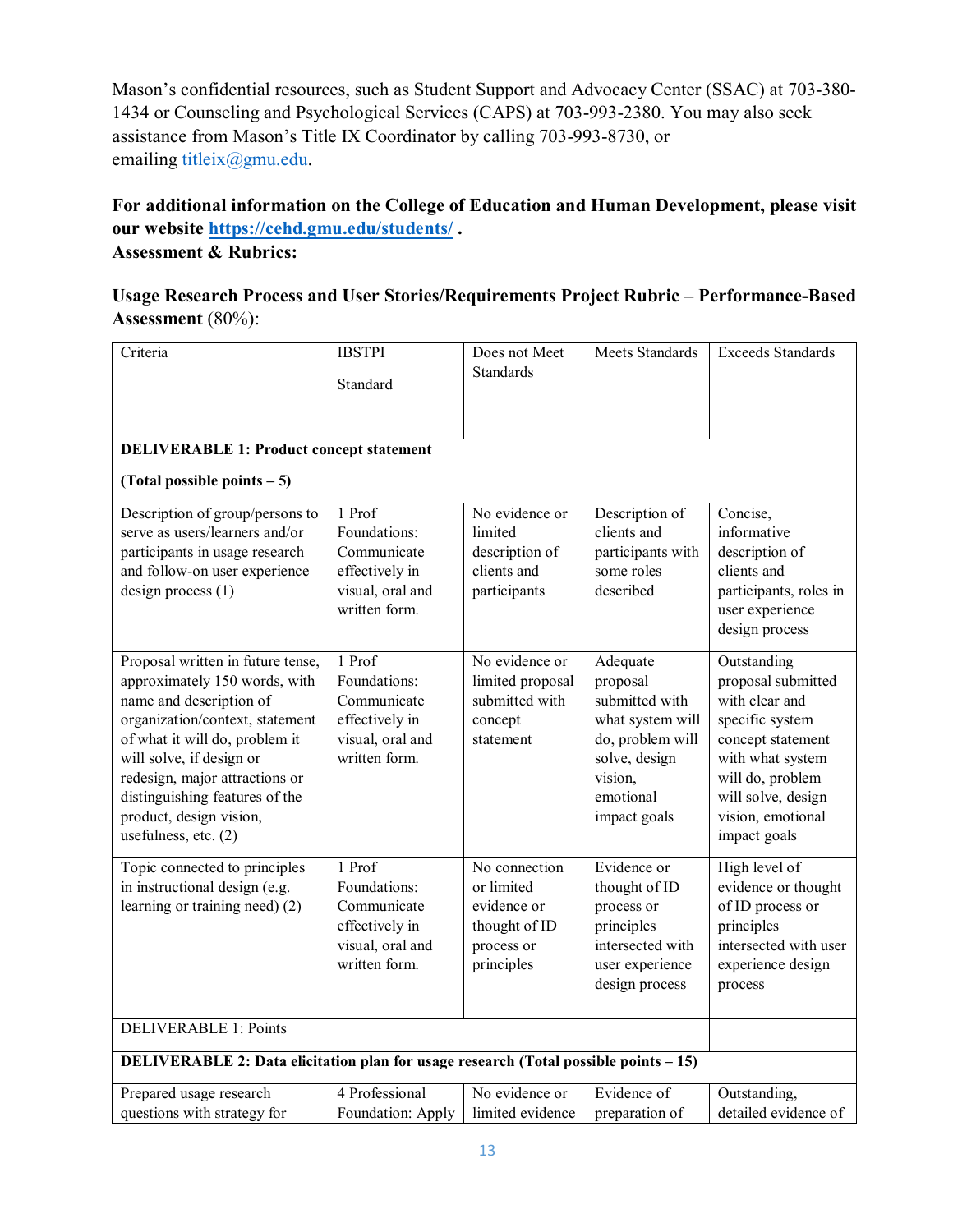| rapid learning about system or<br>context $(3)$                                                        | data collection and<br>analysis skills in<br>instructional<br>design projects                                                                                                                                                           | of preparation of<br>usage research<br>questions and<br>strategy for<br>rapid learning                                                                     | usage research<br>questions and<br>strategy for<br>rapid learning                                                                | preparation of<br>thoughtful usage<br>research questions<br>and strategy for<br>rapid learning                                            |
|--------------------------------------------------------------------------------------------------------|-----------------------------------------------------------------------------------------------------------------------------------------------------------------------------------------------------------------------------------------|------------------------------------------------------------------------------------------------------------------------------------------------------------|----------------------------------------------------------------------------------------------------------------------------------|-------------------------------------------------------------------------------------------------------------------------------------------|
| Participants and recruitment<br>plan with described work roles<br>and characteristics (3)              | 4 Professional<br>Foundation: Apply<br>data collection and<br>analysis skills in<br>instructional<br>design projects<br>7 Planning &<br>Analysis: Identify<br>and describe target<br>population and<br>environmental<br>characteristics | No evidence or<br>limited evidence<br>of identified<br>participants and<br>recruitment plan<br>with description<br>of work roles<br>and<br>characteristics | Evidence of<br>identified<br>participants and<br>recruitment plan<br>with description<br>of work roles<br>and<br>characteristics | Significant evidence<br>of identified<br>participants and<br>recruitment plan<br>with description of<br>work roles and<br>characteristics |
| Described approach for data<br>collection (3)                                                          | 4 Professional<br>Foundation: Apply<br>data collection and<br>analysis skills in<br>instructional<br>design projects                                                                                                                    | No evidence of<br>description of<br>approach for<br>data collection                                                                                        | Some evidence<br>of description of<br>approach for<br>data collection                                                            | Evidence of<br>description of<br>approach for data<br>collection                                                                          |
| Described strategy for<br>observation/interview data<br>elicitation and capture (3)                    | 4 Professional<br>Foundation: Apply<br>data collection and<br>analysis skills in<br>instructional<br>design projects                                                                                                                    | No evidence or<br>limited<br>description of<br>strategy for data<br>elicitation and<br>capture                                                             | Evidence of<br>description of<br>strategy for data<br>elicitation and<br>capture aligned<br>with usage<br>research<br>methods    | Thoughtful<br>description of<br>strategy for data<br>elicitation and<br>capture well-<br>aligned with usage<br>research methods           |
| Described strategy for maintain<br>connection to data sources and<br>storing raw data $(3)$            | 4 Professional<br>Foundation: Apply<br>data collection and<br>analysis skills in<br>instructional<br>design projects                                                                                                                    | No strategy<br>described for<br>maintaining<br>connection to<br>data sources and<br>storing raw data                                                       | A strategy<br>described for<br>maintaining<br>connection to<br>data sources and<br>storing raw data                              | Well-conceptualized<br>strategy for<br>maintaining<br>connection to data<br>sources and storing<br>raw data                               |
| <b>DELIVERABLE 2: Points</b>                                                                           |                                                                                                                                                                                                                                         |                                                                                                                                                            |                                                                                                                                  |                                                                                                                                           |
| DELIVERABLE 3: Document, integrate and organize raw data (Total possible points – 5)                   |                                                                                                                                                                                                                                         |                                                                                                                                                            |                                                                                                                                  |                                                                                                                                           |
| Raw data documented in<br>collaborative design studio<br>space from multiple sources by<br>deadline(2) | 4 Professional<br>Foundation: Apply<br>data collection and<br>analysis skills in<br>instructional<br>design projects                                                                                                                    | Limited or no<br>raw data<br>documented in<br>collaborative<br>design studio<br>space by<br>deadline                                                       | Evidence of raw<br>data documented<br>in collaborative<br>design studio<br>space by<br>deadline                                  | Excellent evidence<br>raw data<br>documented from<br>multiple sources in<br>collaborative design<br>student space by<br>deadline          |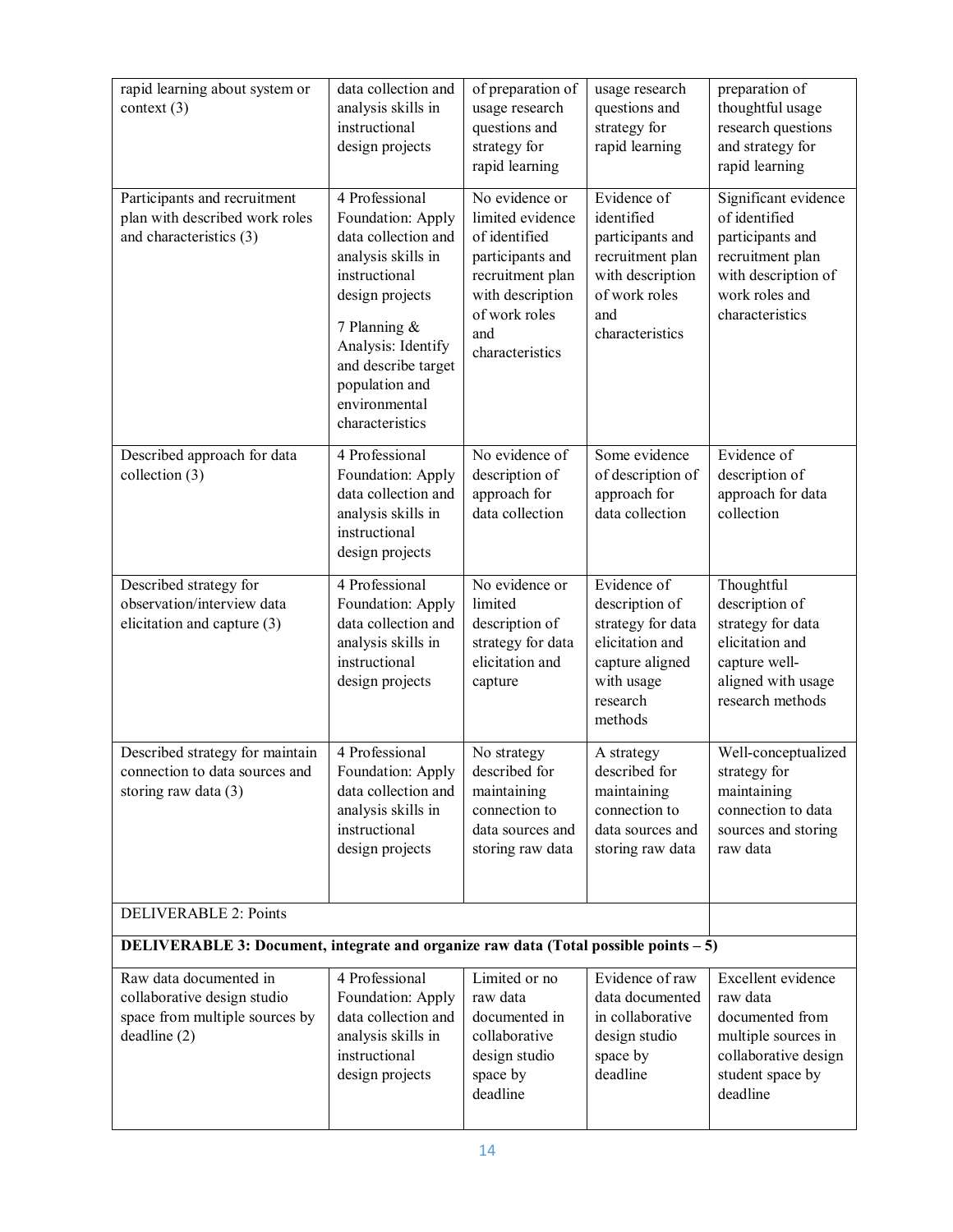| 4 Professional<br>Raw data integrated and<br>organized represented in post-it<br>Foundation: Apply<br>form $(3)$<br>data collection and<br>analysis skills in<br>instructional<br>design projects<br><b>DELIVERABLE 3: Points</b><br>DELIVERABLE 4: Synthesis and sorting of work activity notes (Total possible points - 10)<br>Synthesize work activity notes<br>4 Professional |                                                                                                                      | Limited or no<br>raw data<br>integrated and<br>organized from<br>multiple sources<br>in post-it form<br>No synthesis of | Evidence of raw<br>data integrated<br>and organized<br>from multiple<br>sources in post-<br>it form<br>Synthesis of | Excellent evidence<br>of raw data<br>integrated and<br>organized from<br>multiple sources in<br>post-it form<br>Thorough synthesis |
|-----------------------------------------------------------------------------------------------------------------------------------------------------------------------------------------------------------------------------------------------------------------------------------------------------------------------------------------------------------------------------------|----------------------------------------------------------------------------------------------------------------------|-------------------------------------------------------------------------------------------------------------------------|---------------------------------------------------------------------------------------------------------------------|------------------------------------------------------------------------------------------------------------------------------------|
| by transforming raw data notes<br>into work activity notes (5)                                                                                                                                                                                                                                                                                                                    | Foundation: Apply<br>data collection and<br>analysis skills in<br>instructional<br>design projects                   | work activity<br>notes evident                                                                                          | work activity<br>notes evident                                                                                      | of work activities<br>notes evident and<br>transformed raw<br>data into concise,<br>modular and<br>elemental<br>statements         |
| Sorting work activity notes<br>tagged with a source into<br>categories (5)                                                                                                                                                                                                                                                                                                        | 4 Professional<br>Foundation: Apply<br>data collection and<br>analysis skills in<br>instructional<br>design projects | No sorting of<br>work activity<br>notes evident                                                                         | Sorting of work<br>activity notes<br>evident into<br>logical<br>categories                                          | Thorough sorting of<br>work activity notes<br>evident into logical<br>categories                                                   |
| <b>DELIVERABLE 4: Points</b>                                                                                                                                                                                                                                                                                                                                                      |                                                                                                                      |                                                                                                                         |                                                                                                                     |                                                                                                                                    |
| DELIVERABLE 5: Work Activity Affinity Diagram (WAAD) (Total possible points - 20)                                                                                                                                                                                                                                                                                                 |                                                                                                                      |                                                                                                                         |                                                                                                                     |                                                                                                                                    |
| Construction of the Work<br>Activity Affinity Diagram(s)<br>(10)                                                                                                                                                                                                                                                                                                                  | 7 Planning &<br>Analysis: Identify<br>and describe target<br>population and<br>environmental<br>characteristics      | No evidence or<br>limited<br>construction of<br><b>WAAD</b>                                                             | Adequate<br>evidence of<br>construction of<br><b>WAAD</b>                                                           | Thorough evidence<br>of construction of<br><b>WAAD</b>                                                                             |
| Generation of insights for user<br>needs through sensemaking and<br>logical grouping of notes with<br>emergent themes (10)                                                                                                                                                                                                                                                        | 8 Planning &<br>Analysis: Select &<br>use analysis<br>techniques for<br>determining<br>instructional<br>content      | No or limited<br>evidence of<br>insights into<br>user needs with<br>superordinate<br>themes<br>generated                | Some evidence<br>of insights into<br>user needs with<br>superordinate<br>themes<br>generated                        | Outstanding<br>evidence of multiple<br>insights into user<br>needs with several<br>logical<br>superordinate<br>themes generated    |
| <b>DELIVERABLE 5: Points</b>                                                                                                                                                                                                                                                                                                                                                      |                                                                                                                      |                                                                                                                         |                                                                                                                     |                                                                                                                                    |
| <b>DELIVERABLE 6: Usage Research Models (Total possible points – 20)</b>                                                                                                                                                                                                                                                                                                          |                                                                                                                      |                                                                                                                         |                                                                                                                     |                                                                                                                                    |
| Generate two usage research<br>models $(10)$                                                                                                                                                                                                                                                                                                                                      | 8 Planning &<br>Analysis: Select &<br>use analysis<br>techniques for<br>determining                                  | No evidence or<br>little evidence of<br>modeling<br>implemented                                                         | Evidence of two<br>usage research<br>models<br>connected to<br>usage research<br>data                               | Excellent evidence<br>of two usage<br>research models<br>well-grounded in<br>usage research data                                   |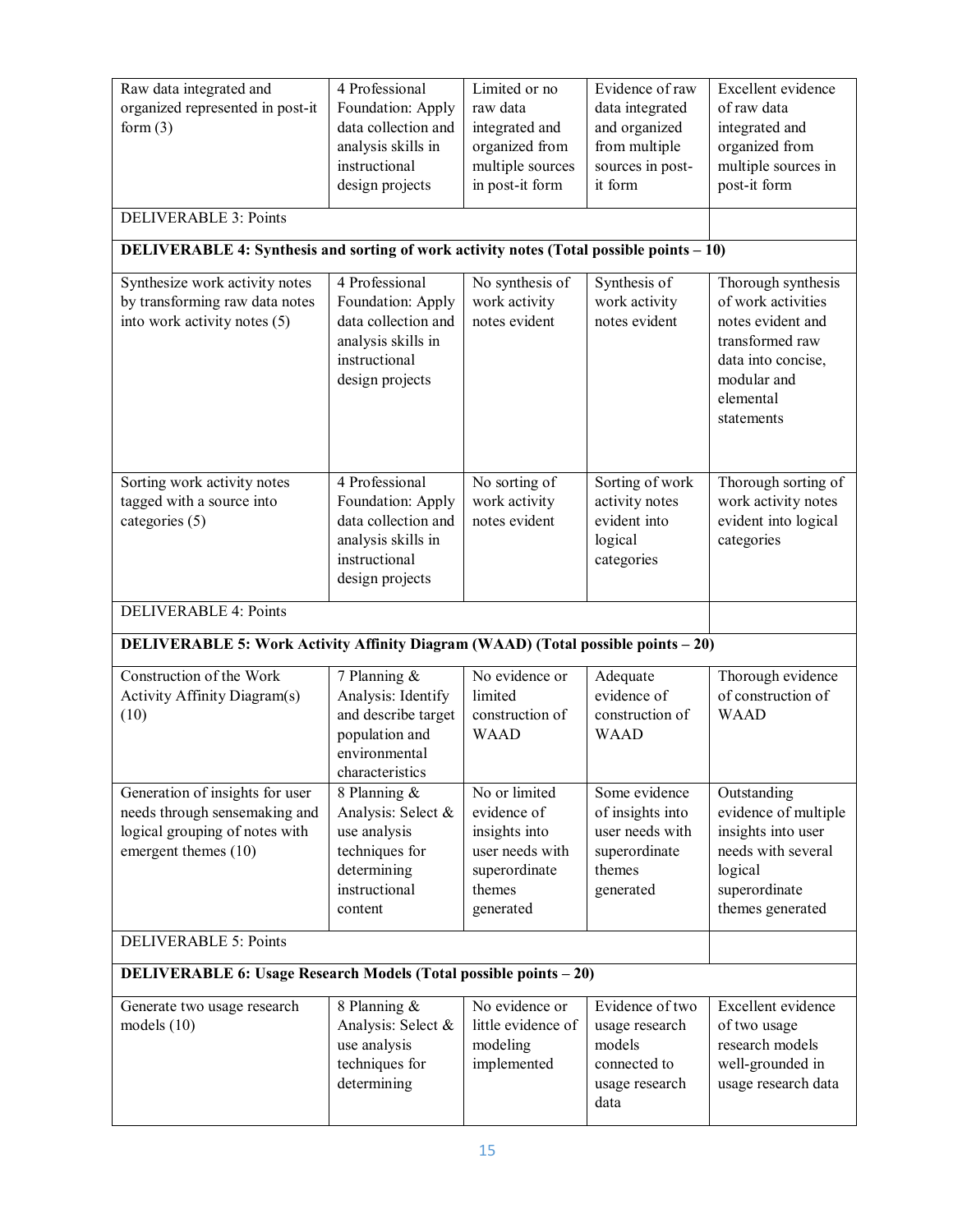|                                                                                                                                             | instructional<br>content                                                                                        |                                                                                                                                                                                              |                                                                                                                                                                     |                                                                                                                                                                           |
|---------------------------------------------------------------------------------------------------------------------------------------------|-----------------------------------------------------------------------------------------------------------------|----------------------------------------------------------------------------------------------------------------------------------------------------------------------------------------------|---------------------------------------------------------------------------------------------------------------------------------------------------------------------|---------------------------------------------------------------------------------------------------------------------------------------------------------------------------|
| Reconceptualize and reframe<br>relationships and flow among<br>information, people and<br>artifacts through modeling (10)                   | 8 Planning &<br>Analysis: Select &<br>use analysis<br>techniques for<br>determining<br>instructional<br>content | No evidence or<br>little evidence of<br>reconceptualizat<br>ion or reframing<br>of relationships,<br>flow or structure<br>of information<br>and artifacts in<br>analysis of work<br>practice | Evidence of<br>reconceptualizati<br>on or reframing<br>of relationships,<br>flow or structure<br>of information<br>and artifacts in<br>analysis of work<br>practice | Excellent<br>reconceptualization<br>or reframing of<br>relationships, flow<br>or structure of<br>information and<br>artifacts in thorough<br>analysis of work<br>practice |
| <b>DELIVERABLE 6 Points:</b>                                                                                                                |                                                                                                                 |                                                                                                                                                                                              |                                                                                                                                                                     |                                                                                                                                                                           |
| <b>DELIVERABLE 7: User Stories and Requirements (15 points)</b>                                                                             |                                                                                                                 |                                                                                                                                                                                              |                                                                                                                                                                     |                                                                                                                                                                           |
| Generate written user stories as<br>design goals or requirements<br>(15)                                                                    | 8 Planning &<br>Analysis: Select &<br>use analysis<br>techniques for<br>determining<br>instructional<br>content | No evidence or<br>little evidence of<br>written user<br>stories as design<br>goals or<br>requirements                                                                                        | Evidence of<br>written user<br>stories as design<br>goals or<br>requirements<br>connected to<br>usage research<br>data analysis                                     | Excellent evidence<br>of insightful written<br>user stories as<br>design goals or<br>requirements<br>grounded in usage<br>research analysis<br>and in the user's<br>voice |
| <b>DELIVERABLE 7 Points:</b>                                                                                                                |                                                                                                                 |                                                                                                                                                                                              |                                                                                                                                                                     |                                                                                                                                                                           |
| <b>DELIVERABLE 8: Usage Research Process and User Stories/Requirements Presentation (10 points)</b>                                         |                                                                                                                 |                                                                                                                                                                                              |                                                                                                                                                                     |                                                                                                                                                                           |
| Narrated, informative<br>presentation providing an<br>overview of usage research<br>process and resulting user<br>stories/requirements (10) | 1 Professional<br>Foundations:<br>Communicate<br>effectively in<br>written and oral<br>form                     | Presentation<br>does not adhere<br>to established<br>timeframe,<br>and/or does not<br>state clearly<br>usage research<br>process and user<br>stories/requirem<br>ents                        | Presentation<br>mostly adheres<br>to established<br>timeframe, ands<br>states usage<br>research process<br>and user<br>stories/requirem<br>ents                     | Informative<br>presentation<br>adhering to<br>established<br>timeframe; well-<br>articulates usage<br>research process and<br>user<br>stories/requirements                |
| <b>DELIVERABLE 8 Points:</b>                                                                                                                |                                                                                                                 |                                                                                                                                                                                              |                                                                                                                                                                     |                                                                                                                                                                           |
| Total Points Across Parts 1-8 (Total Evidence of Usage Research and User<br>Stories/Requirements Project) 80% of grade                      |                                                                                                                 |                                                                                                                                                                                              |                                                                                                                                                                     |                                                                                                                                                                           |